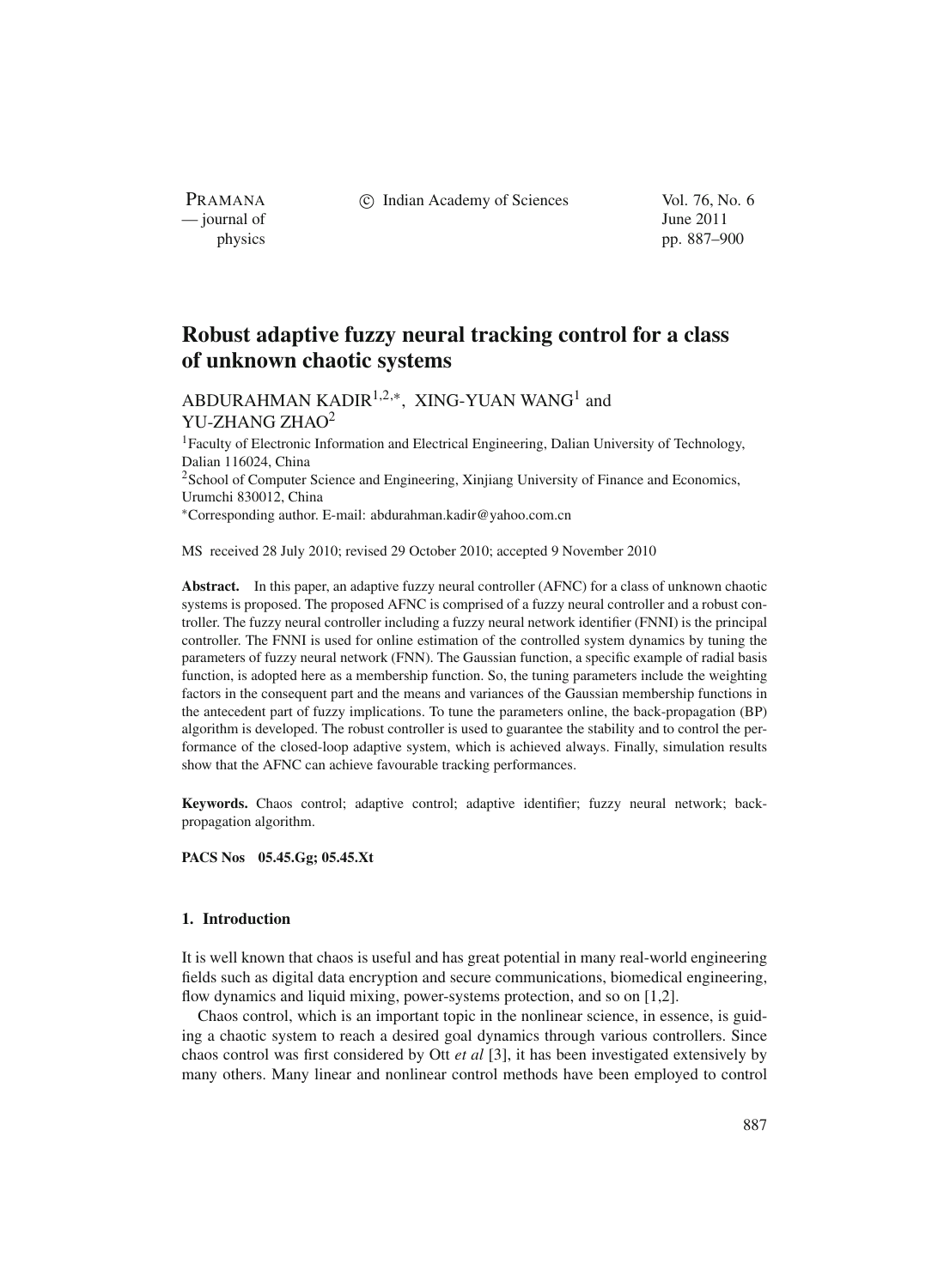#### *Abdurahman Kadir, Xing-Yuan Wang and Yu-Zhang Zhao*

chaos [4–14]. Simple linear feedback control methods were proposed in [5,6]. The authors proposed time delay feedback control method to control chaotic system in [7,8]. To control chaos, sliding mode method was employed in [9–12], backstepping method in [13], and adaptive control method in [14–17]. These literatures can be classified into two groups. One is that which the precise mathematical model is needed; and the other is that which the part information of system mathematical model can be obtained. With the information completely known, the controllers are often simple, but they are complex if the information is partly known. As we know, in practical systems it is difficult to obtain a precise mathematical model. So in practical applications the investigators would like to employ simple and efficient controllers. Therefore, how to design a simple controller with the little information of chaotic systems obtained, is an open problem.

The current efforts are devoted to identifying, synchronizing and controlling chaos. The difficulties encountered in handling chaotic systems have posed a real need for using some intelligent approaches. The application of neural network and fuzzy logic controllers to chaotic systems was proposed [18–23], which appears to be quite promising. Recently, FNN incorporated the advantages of fuzzy inference and neuron learning [24–28]. The FNN possesses the merits of low-level learning and computational power of the neural network (NN), hence it requires high-level human knowledge representation and the thinking of fuzzy theory.

In this paper, we are looking into the possibility of developing a new FNN system that can be used to model chaotic systems and then to control it to a desired target. Finally, simulation results are presented to demonstrate the effectiveness of the proposed control scheme.

### **2. Fuzzy neural network**

The configuration of the FNN is shown in figure 1, which consists of fuzzy logic and neural network. The fuzzy logic system can be divided into two parts: fuzzy IF–THEN rules and a fuzzy inference engine. The fuzzy inference engine uses the fuzzy IF–THEN rules to perform a mapping for an input linguistic vector  $X^T = [x_1, x_2, ..., x_n] \in \mathbb{R}^n$  to an output linguistic variable  $y \in \mathbb{R}$ . The *i*th fuzzy IF–THEN rules are written as

$$
R^{(i)}: \text{ if } x_1 \text{ is } A_1^i \text{ and } x_n \text{ is } A_n^i,
$$
  
then y is  $B^i$ , (1)

where  $A_1^i, A_2^i, \ldots, A_n^i$  and  $B^i$  are fuzzy sets [29,30]. Let *h* be the number of fuzzy IF– THEN rules. By using the product inference, centre-average and singleton fuzzifier, the output of the fuzzy logic system can be expressed as

$$
y(\mathbf{X}) = \frac{\sum_{i=1}^{h} \bar{y}^{i} \left( \prod_{j=1}^{n} \mu A_{j}^{i}(x_{j}) \right)}{\sum_{i=1}^{h} \left( \prod_{j=1}^{n} \mu A_{j}^{i}(x_{j}) \right)} = \theta^{T} \xi(\mathbf{X}),
$$
\n(2)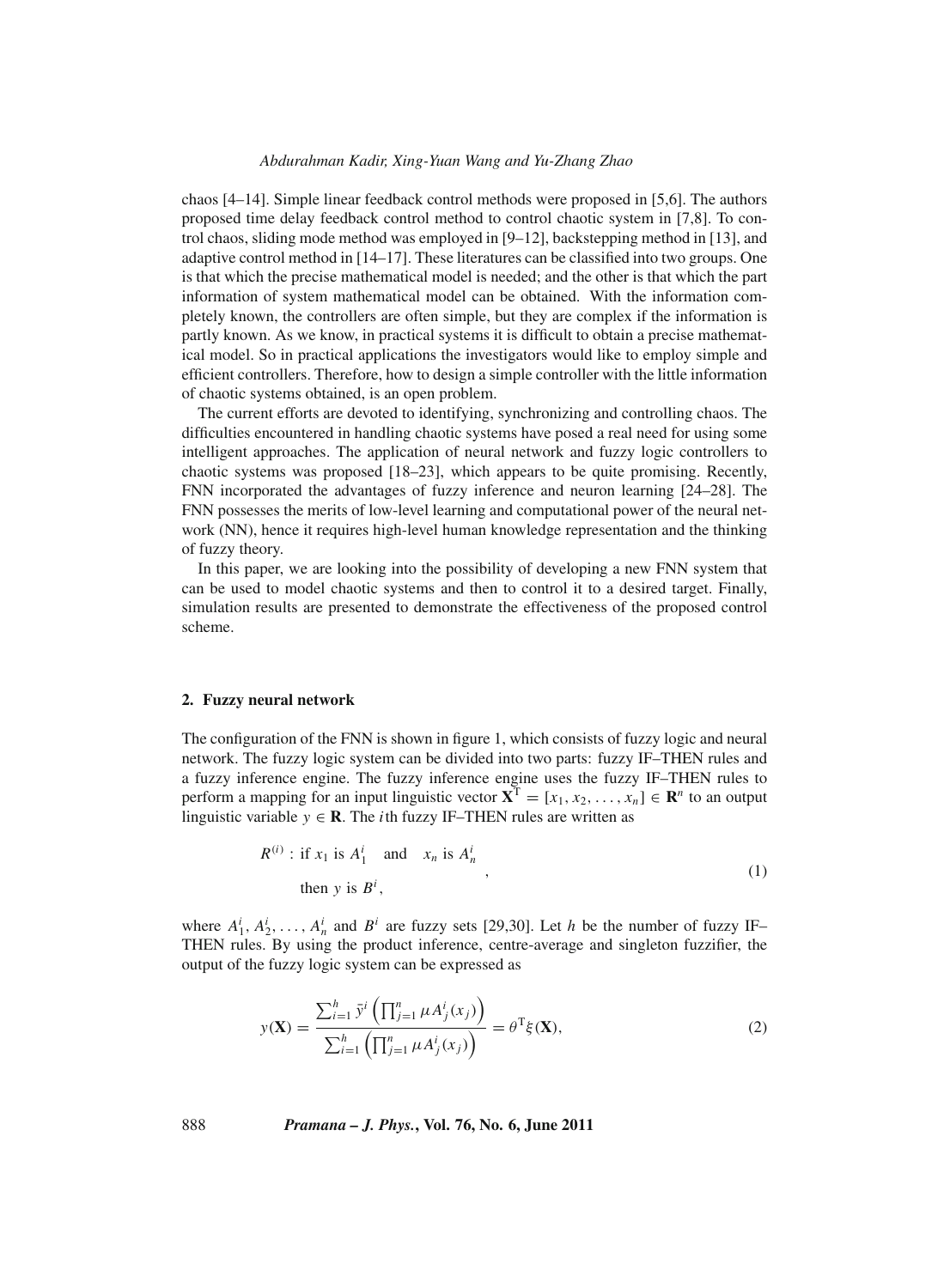where  $\mu A_j^i(x_j)$  is the value of the membership function of the fuzzy variable, *h* is the total number of the IF–THEN rules,  $\bar{y}^i$  is the point at which  $\mu B^i(\bar{y}^i) = 1, \theta^T = [\bar{y}^1, \bar{y}^2, \dots, \bar{y}^h]$ is an adjustable parameter vector and  $\xi^T = [\xi^1, \xi^2, \dots, \xi^h]$  is a fuzzy basis vector, where ξ *<sup>i</sup>* is defined as

$$
\xi^{i}(\mathbf{X}) = \frac{\prod_{j=1}^{n} \mu A_{j}^{i}(x_{j})}{\sum_{i=1}^{h} (\prod_{j=1}^{n} \mu A_{j}^{i}(x_{j}))}.
$$
\n(3)

When the inputs are given into the FNN, the truth value  $\xi^{i}$  (layer 3) of the antecedent part of the *i*th implication is calculated by eq. (3). Among the commonly used defuzzification strategies, the outputs (layer 4) of the fuzzy neural system are expressed as eq. (2). The fuzzy logic approximator based on NN can be established as in [31,32]. Figure 1 shows the configuration of the fuzzy neural function approximator. The approximator has four layers. At layer 1, nodes which are inputs stand for input linguistic vector  $X^T = [x_1, x_2, \dots, x_n]$ . At layer 2, nodes represent the values of the membership function of total linguistic variables. Each node of layer 2 performs a membership function value. At layer 3, nodes are the values of the fuzzy basis vector  $\xi$ . Each node of layer 3 performs a



Figure 1. Schematic diagram of a fuzzy neural network.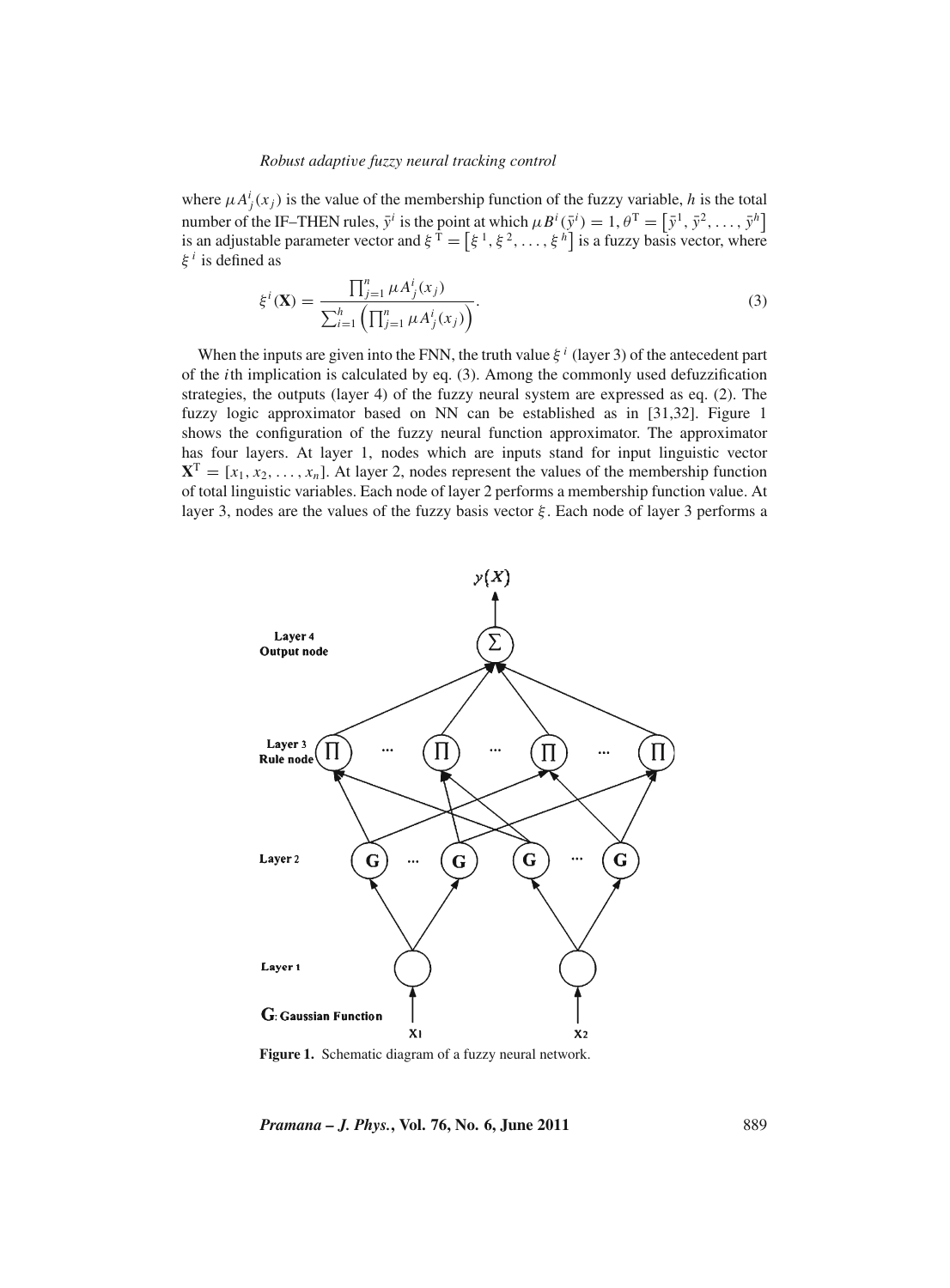fuzzy rule. The links between layers 3 and 4 are fully connected by the weighting factors,  $\theta^T = [\bar{y}^1, \bar{y}^2, \dots, \bar{y}^h]$ , i.e., the adjusted parameters. At layer 4, the outputs stand for the values of the output  $y(\mathbf{X})$ .

#### **3. Adaptive fuzzy neural controller design**

Consider the *n*th-order chaotic system of the controllability canonical form [33]

$$
\begin{aligned}\n\dot{x}_1 &= x_2, \\
\dot{x}_2 &= x_3, \\
\vdots \\
\dot{x}_n &= f(x_1, x_2, \dots, x_n) + \Delta f(x_1, x_2, \dots, x_n) + d(t) + u, \\
y &= x_1,\n\end{aligned}
$$
\n(4)

or, equivalently

$$
x^{(n)} = f(\mathbf{X}) + \Delta f(\mathbf{X}) + d(t) + u,
$$
  
\n
$$
y = x,
$$
\n(5)

where  $\Delta f(\mathbf{X})$  is the parameters uncertainty,  $d(t)$  is the external noise disturbance,  $f(\mathbf{X})$ are the unknown real continuous functions,  $u \in \mathbf{R}$  and  $y \in \mathbf{R}$  are the control input and output of the system, respectively.  $\mathbf{X} = [x_1, x_2, \dots, x_n]^T = [x, \dot{x}, \dots, x^{(n-1)}]^T \in \mathbb{R}^n$  is the state vector of the system which is assumed to be available for measurement. Based on the well-known fact that chaotic attractors are bounded in the phase space, the function  $f(\mathbf{X})$ is bounded naturally. The objective of the control is to force the system output *y* to follow a given bounded reference signal  $y_m$ . First, define the reference vector  $\mathbf{Y}_m$ , and the tracking error vector **E** as follows:

$$
\mathbf{Y}_m^{\mathrm{T}} = [y_m \dot{y}_m \dots y_m^{(n-1)}],
$$
  
\n
$$
\mathbf{E} = \mathbf{Y}_m - \mathbf{X}.
$$
 (6)

The task of the tracking is to design a controller *u* such that

$$
\lim_{t \to \infty} \|\mathbf{Y}_m(t) - \mathbf{X}(t)\| = 0,\tag{7}
$$

where  $\lVert \cdot \rVert$  denotes the Euclidean norm.

#### 3.1 *Adaptive fuzzy neural controller*

In a nonadaptive control method, the controller is designed based on the plant model. If the plant model is not known, it is intuitively reasonable to replace it by an estimated model and use this model for designing the controller. This is the basic idea of adaptive controller, in which the controller is designed based on an estimated model of the plant assuming this model is the true model of the plant, and the estimated model parameters are updated by an online algorithm. Now consider the problem of controlling the system (5). In ideal circumstances (i.e.,  $d(t) = 0$ ,  $\Delta f(\mathbf{X}) = 0$ ), if the function  $f(\mathbf{X})$  is known, we can solve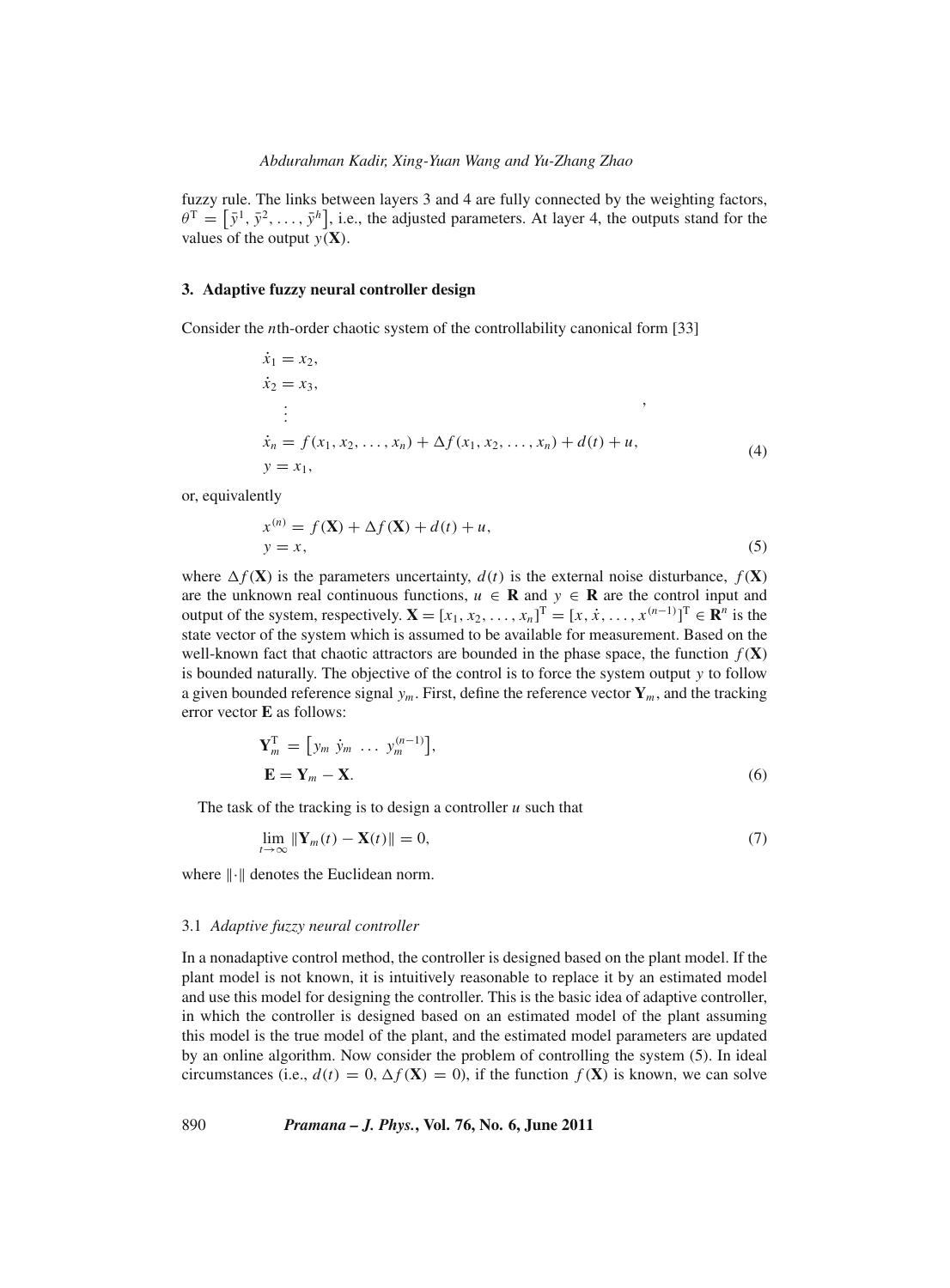the control problem by the so-called feedback linearization method [34]. In this method, the function  $f(\mathbf{X})$  is used to construct the following feedback control law:

$$
u = u(\mathbf{X}, t) = -f(\mathbf{X}) + y_m^{(n)}(t) + \mathbf{K}^{\mathrm{T}} \mathbf{E},
$$
\n(8)

where  $\mathbf{K} = [k_n \dots k_2 k_1]^T \in \mathbf{R}^n$  is chosen such that all roots of the polynomial  $h(s) =$  $s^{n} + k_{1}s^{n-1} + \cdots + k_{n}$  are in the open left-half of the complex plane. Applying the control law (8) to the system (5) results in the following error dynamics:

$$
e^{(n)} + k_1 e^{(n-1)} + \dots + k_n e = 0.
$$
 (9)

This implies that starting from any initial conditions, we have  $\lim_{t\to\infty} ||\mathbf{E}(t)|| = 0$ , i.e., tracking of the reference trajectory is asymptotically achieved. As  $f(\mathbf{X})$  is unknown and  $d(t) \neq 0$ ,  $\Delta f(\mathbf{X}) \neq 0$ , we cannot use them for constructing the control law (8). Therefore, we define the lumped system dynamic as  $F(\mathbf{X}) = f(\mathbf{X}) + \Delta f(\mathbf{X}) + d(t)$ , and the system (5) can be rewritten as

$$
\begin{cases} x^{(n)} = F(\mathbf{X}) + u, \\ y = x. \end{cases}
$$
 (10)

Now, we replace  $F(\mathbf{X})$  by its estimates  $\hat{F}(\mathbf{X})$  to construct the adaptive controller

$$
u_c = u_c(\mathbf{X}, t | \theta_F) = -\hat{F}(\mathbf{X} | \theta_F) + y_m^{(n)}(t) + \mathbf{K}^{\mathrm{T}} \mathbf{E},
$$
\n(11)

where  $\theta_F$  is the parameters of approximate systems  $\hat{F}(\mathbf{X})$ . Applying the control law (11) to the system (10), after some manipulation, results in the error dynamic equation

$$
\dot{\mathbf{E}} = \mathbf{A}\mathbf{E} + \mathbf{B} [\hat{F}(\mathbf{X}|\theta_F) - F(\mathbf{X})],
$$
\n(12)

where

$$
\mathbf{A} = \begin{bmatrix} 0 & 1 & 0 & \cdots & 0 \\ \vdots & \ddots & \ddots & \ddots & \ddots & 0 \\ 0 & \cdots & 0 & 1 \\ -k_n & -k_{n-1} & \cdots & -k_1 \end{bmatrix}, \quad \mathbf{B} = \begin{bmatrix} 0 \\ \vdots \\ 0 \\ 1 \end{bmatrix}.
$$
 (13)

**Lemma 1.** *Since* **A** *is a stable matrix* (*i.e.*,  $det(s\mathbf{I} - \mathbf{A}) = h(s)$  *is stable*), *there exists a unique n* ×*n positi*v*e-definite symmetric matrix* **P** *that satisfies the Lyapunov equation* [34]

$$
\mathbf{A}^{\mathrm{T}}\mathbf{P} + \mathbf{P}\mathbf{A} = -\mathbf{Q},\tag{14}
$$

*where* **Q** *is an arbitrary*  $n \times n$  *positive-definite symmetric matrix.*  $\square$ 

We consider the following Lyapunov function:

$$
V = V(\mathbf{E}) = \frac{1}{2} \mathbf{E}^{\mathrm{T}} \mathbf{P} \mathbf{E},\tag{15}
$$

*Pramana – J. Phys.***, Vol. 76, No. 6, June 2011** 891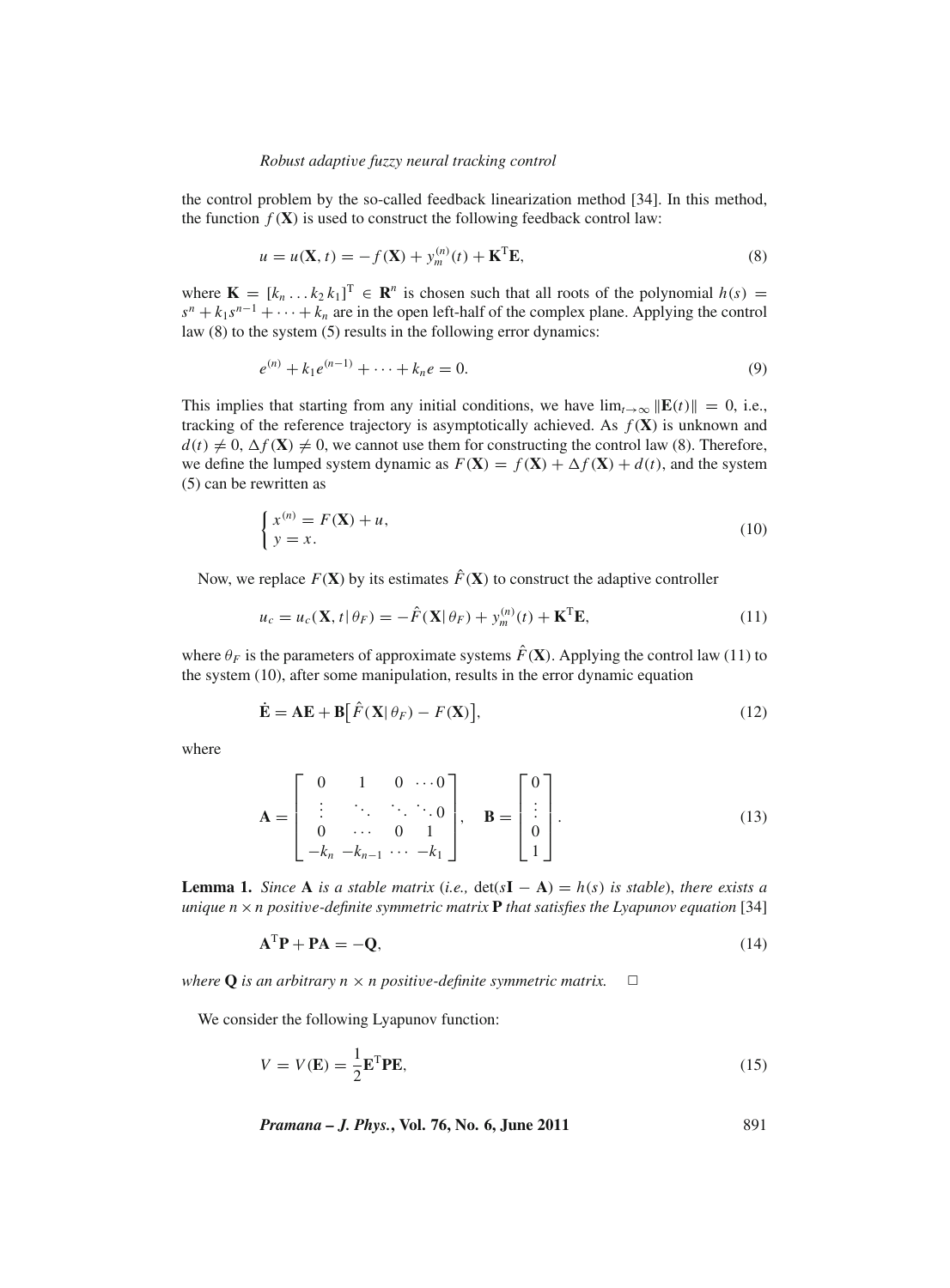where **P** is the solution of eq. (11) with a symmetric  $Q > 0$ . It is obvious that *V* is a positivedefinite function and for any  $t$ ,  $V(t) \geq 0$ . The time derivative of *V* along the trajectory of eq.  $(12)$ , by using eq.  $(14)$  we get

$$
\dot{V} = \frac{1}{2} \dot{\mathbf{E}}^{\mathrm{T}} \mathbf{P} \mathbf{E} + \frac{1}{2} \mathbf{E}^{\mathrm{T}} \mathbf{P} \dot{\mathbf{E}}
$$
  
=  $-\frac{1}{2} \mathbf{E}^{\mathrm{T}} \mathbf{Q} \mathbf{E} + \mathbf{E}^{\mathrm{T}} \mathbf{P} \mathbf{B} [\hat{F}(\mathbf{X} | \theta_F) - F(\mathbf{X})].$  (16)

Define the modelling error as

$$
\varepsilon = \hat{F}(\mathbf{X}|\theta_F) - F(\mathbf{X}),\tag{17}
$$

and  $|\varepsilon| \leq \bar{\varepsilon}$ , where  $\bar{\varepsilon}$  is a positive constant.

To ensure  $\dot{V} \leq 0$ , a robust controller  $u_r$  is designed as

$$
u_r = -\text{sgn}(\mathbf{E}^T \mathbf{P} \mathbf{B}) \,\bar{\varepsilon}.\tag{18}
$$

The synthesis controller is

$$
u = u_c + u_r. \tag{19}
$$

Substituting eq. (19) into system (5), after some manipulation, results in the new error dynamic equation

$$
\dot{\mathbf{E}} = \mathbf{A}\mathbf{E} + \mathbf{B} \big[ \hat{F}(\mathbf{X} | \theta_F) - F(\mathbf{X}) + u_r \big]. \tag{20}
$$

By substituting eq. (20) into eq. (16), we have

$$
\dot{V} = -\frac{1}{2} \mathbf{E}^{\mathrm{T}} \mathbf{Q} \mathbf{E} + \mathbf{E}^{\mathrm{T}} \mathbf{P} \mathbf{B} [\hat{f}(\mathbf{X} | \theta_{f}) - f(\mathbf{X}) + u_{r}] \n= -\frac{1}{2} \mathbf{E}^{\mathrm{T}} \mathbf{Q} \mathbf{E} + \mathbf{E}^{\mathrm{T}} \mathbf{P} \mathbf{B} \varepsilon + \mathbf{E}^{\mathrm{T}} \mathbf{P} \mathbf{B} u_{r} \n\le -\frac{1}{2} \mathbf{E}^{\mathrm{T}} \mathbf{Q} \mathbf{E} + |\mathbf{E}^{\mathrm{T}} \mathbf{P} \mathbf{B}| \bar{\varepsilon} + \mathbf{E}^{\mathrm{T}} \mathbf{P} \mathbf{B} u_{r} \n\le -\frac{1}{2} \mathbf{E}^{\mathrm{T}} \mathbf{Q} \mathbf{E} \le 0.
$$
\n(21)

From the above analysis we have the following theorem:

**Theorem 1.** *Under the controller u*, *the error dynamic* (20) *is asymptotically stable*, *i.e.*  $\lim_{t\to\infty}$   $||\mathbf{Y}_m(t) - \mathbf{X}(t)|| = 0$  *is achieved always.*  $□$ 

## 3.2 *Adapti*v*e laws*

In this section, our task is to use FNN to approximate the nonlinear function  $F(\mathbf{X})$ , and develop an adaptive law to adjust the weighting factors of FNN, and apply BP algorithm to online tuning the means and variances of the Gaussian membership functions, such that the tracking error **E** converges to zero.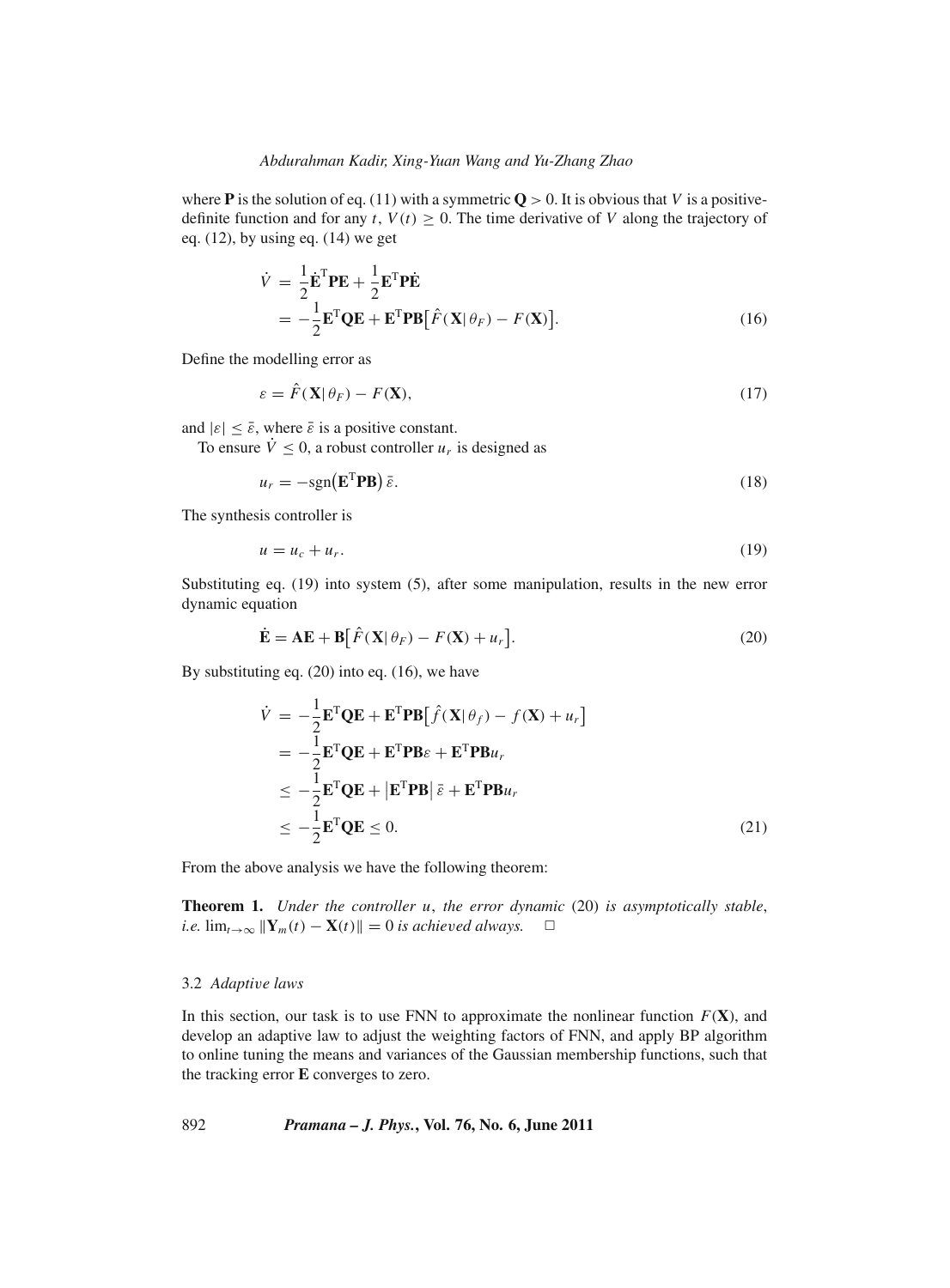Now consider the following optimal parameter vectors:

$$
\theta_F^* = \arg \min_{\theta_F \in \Omega_F} \left[ \sup_{X \in U_C} |\hat{F}(\mathbf{X}|\theta_F) - F(\mathbf{X})| \right],\tag{22}
$$

where  $\Omega_F$  is the restriction set of  $\theta_F$ , and is given by

$$
\Omega_F = \{ \theta_F = [\theta_F^1 \ \theta_F^2 \ \dots \ \theta_F^h]^T \in \mathbf{R}^h \mid \|\theta_F\| \le m_F \},\tag{23}
$$

where  $m_F$  is the positive constants specified by the designer. By defining the minimum approximation error as

$$
\Delta = \Delta(\mathbf{X}, \theta_F) = \hat{F}(\mathbf{X}|\theta_F^*) - F(\mathbf{X})
$$
\n(24)

the error dynamic equation (20) can be written as follows:

$$
\dot{\mathbf{E}} = \mathbf{A}\mathbf{E} + \mathbf{B}\Delta + \mathbf{B} \big[ \hat{F}(\mathbf{X}|\theta_F) - \hat{F}(\mathbf{X}|\theta_F^*) + u_r \big]. \tag{25}
$$

In this paper, we use fuzzy logic systems, of the form eq. (2), for approximation, and we have

$$
\hat{F}(\mathbf{X}|\theta_F) = \theta_F^{\mathrm{T}} \xi_F(\mathbf{X}),\tag{26}
$$

where  $\theta_F$  is the link weights of FNN between layers 3 and 4 and  $\xi_F(\mathbf{X})$  is the vector of fuzzy basis functions (FBFs). Now, by substituting eq. (26) into eq. (25), we have

$$
\dot{\mathbf{E}} = \mathbf{A}\mathbf{E} + \mathbf{B}\Delta + \mathbf{B}[\phi_F^{\mathrm{T}}\xi_F(\mathbf{X}) + u_r],\tag{27}
$$

where  $\phi_F = \phi_F(t) = \theta_F(t) - \theta_F^*$ .

We consider the following Lyapunov-like function candidate:

$$
V' = V'(\mathbf{E}, \phi_F) = \frac{1}{2} \mathbf{E}^{\mathrm{T}} \mathbf{P} \mathbf{E} + \frac{1}{2\gamma} \phi_F^{\mathrm{T}} \phi_F,
$$
\n(28)

where **P** is the solution of eq. (14) with a symmetric  $\mathbf{Q} > 0$ , and  $\gamma$  is a positive constant. It is obvious that *V'* is a positive-definite function and for any *t*,  $V'(t) \ge 0$ . In fact,  $V'(t)$ represents a time-varying Euclidean measure of the distance of the plant output from the reference signal plus the distance of the parameters of the fuzzy neural controller from their optimal values. Ideally, if  $V'(t) = 0$ , it means that the tracking error is zero and the parameters have reached their optimal values, i.e.  $\mathbf{E}(t) = 0$  and  $\theta_F(t) = \theta_F^*$ . The time derivative of V', using eq. (14), along the trajectories of eq. (27) yields

$$
\dot{V}'(t) = -\frac{1}{2} \mathbf{E}^{\mathrm{T}} \mathbf{Q} \mathbf{E} + \mathbf{E}^{\mathrm{T}} \mathbf{P} \mathbf{B} \Delta + \frac{1}{\gamma} \phi_F^{\mathrm{T}} \left[ \dot{\theta}_F + \gamma \mathbf{E}^{\mathrm{T}} \mathbf{P} \mathbf{B} \xi_F(\mathbf{X}) \right] + \mathbf{E}^{\mathrm{T}} \mathbf{P} \mathbf{B} u_r, \quad (29)
$$

where  $\dot{\phi}_F = \dot{\theta}_F$  (since  $\theta_F^*$  is fixed). Note that we used an unknown but fixed (i.e., timeinvariant) plant. In practice, however, the adaptive controller can be applied to slowly time-varying and unknown plants [35].

*Pramana – J. Phys.***, Vol. 76, No. 6, June 2011** 893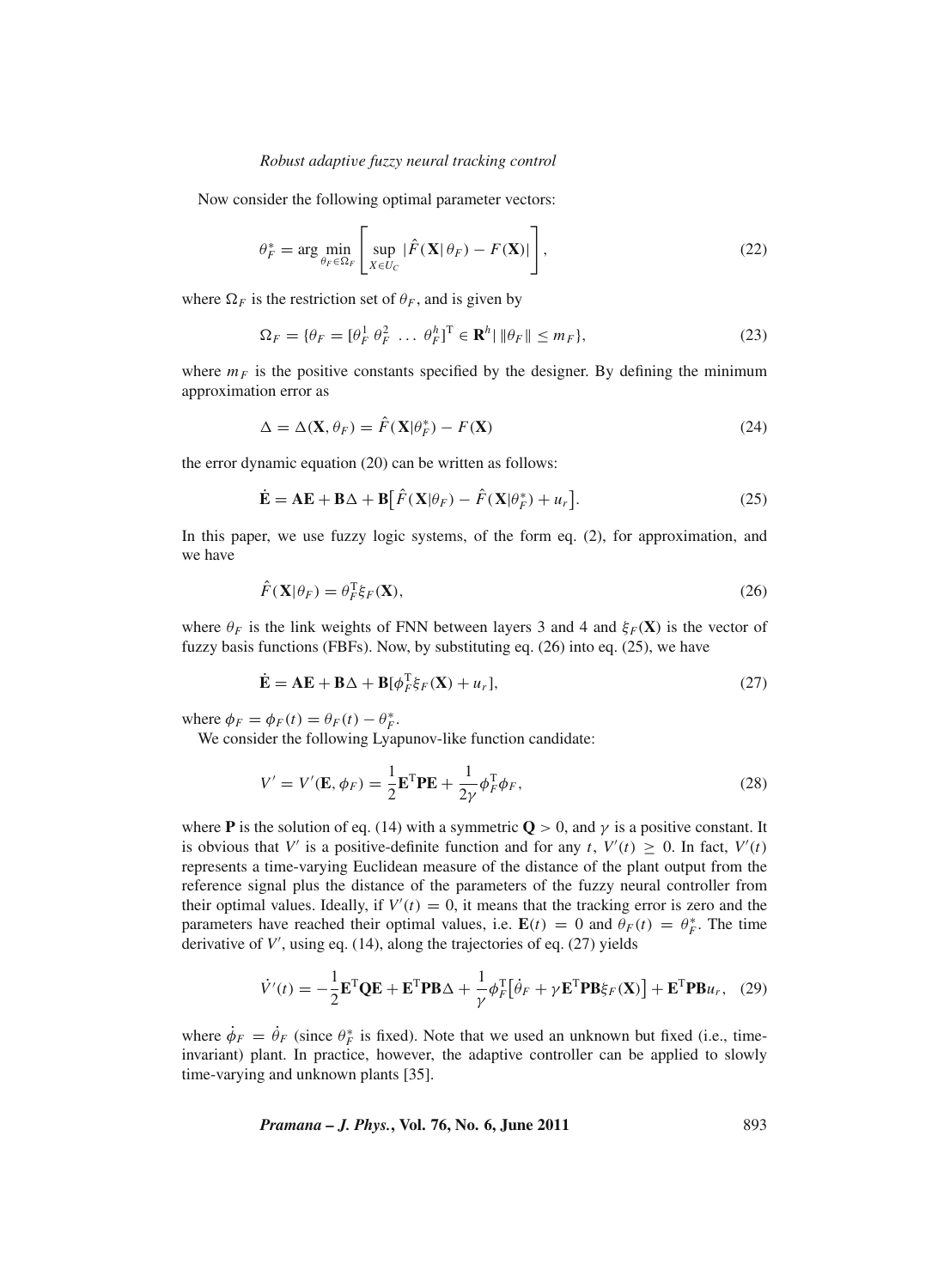According to eq. (29), the following adaptive law for adjusting the link weight of FNN between layers 3 and 4 is given:

$$
\dot{\theta}_F = -\gamma \mathbf{E}^{\mathrm{T}} \mathbf{P} \mathbf{B} \xi_F(\mathbf{X}).\tag{30}
$$

Applying adaptive law (30) and robust controller (18) to eq. (29), we have

$$
\dot{V}'(t) = -\frac{1}{2} \mathbf{E}^{\mathrm{T}} \mathbf{Q} \mathbf{E} + \mathbf{E}^{\mathrm{T}} \mathbf{P} \mathbf{B} \Delta + \mathbf{E}^{\mathrm{T}} \mathbf{P} \mathbf{B} u_r
$$
\n
$$
\leq -\frac{1}{2} \mathbf{E}^{\mathrm{T}} \mathbf{Q} \mathbf{E} + |\mathbf{E}^{\mathrm{T}} \mathbf{P} \mathbf{B}| \bar{\varepsilon} - \text{sgn}(\mathbf{E}^{\mathrm{T}} \mathbf{P} \mathbf{B}) \mathbf{E}^{\mathrm{T}} \mathbf{P} \mathbf{B} \cdot \bar{\varepsilon}
$$
\n
$$
\leq -\frac{1}{2} \mathbf{E}^{\mathrm{T}} \mathbf{Q} \mathbf{E} \leq 0. \tag{31}
$$

Note that the adaptive law defined by eq. (30) does not guarantee that  $\theta_F \in \Omega_F$ . So, the modified adaptive law is given by using the projection algorithm [30]

$$
\dot{\theta}_F = \begin{cases}\n-\gamma \mathbf{E}^{\mathrm{T}} \mathbf{P} \mathbf{B} \xi_F(\mathbf{X}), \|\theta_F\| < m_F \text{ or } \|\theta_F\| = m_F \text{ and } \mathbf{E}^{\mathrm{T}} \mathbf{P} \mathbf{B} \theta_F^{\mathrm{T}} \xi_F(\mathbf{X}) \ge 0, \quad (32a) \\
\mathbf{E} \left[ \mathbf{E} \mathbf{P} \mathbf{P} \mathbf{P} \xi_F(\mathbf{X}) \right] \|\mathbf{P} \mathbf{P} \mathbf{P} \mathbf{P} \mathbf{P} \mathbf{P} \mathbf{P} \mathbf{P} \mathbf{P} \mathbf{P} \mathbf{P} \mathbf{P} \mathbf{P} \mathbf{P} \mathbf{P} \mathbf{P} \mathbf{P} \mathbf{P} \mathbf{P} \mathbf{P} \mathbf{P} \mathbf{P} \mathbf{P} \mathbf{P} \mathbf{P} \mathbf{P} \mathbf{P} \mathbf{P} \mathbf{P} \mathbf{P} \mathbf{P} \mathbf{P} \mathbf{P} \mathbf{P} \mathbf{P} \mathbf{P} \mathbf{P} \mathbf{P} \mathbf{P} \mathbf{P} \mathbf{P} \mathbf{P} \mathbf{P} \mathbf{P} \mathbf{P} \mathbf{P} \mathbf{P} \mathbf{P} \mathbf{P} \mathbf{P} \mathbf{P} \mathbf{P} \mathbf{P} \mathbf{P} \mathbf{P} \mathbf{P} \mathbf{P} \mathbf{P} \mathbf{P} \mathbf{P} \mathbf{P} \mathbf{P} \mathbf{P} \mathbf{P} \mathbf{P} \mathbf{P} \mathbf{P} \mathbf{P} \mathbf{P} \mathbf{P} \mathbf{P} \mathbf{P} \mathbf{P} \mathbf{P} \mathbf{P} \mathbf{P} \mathbf{P} \mathbf{P} \mathbf{P} \mathbf{P} \mathbf{P} \mathbf{P} \mathbf{P} \mathbf{P} \mathbf{P} \mathbf{P} \mathbf{P} \mathbf{P} \mathbf{P} \mathbf{P} \mathbf{P} \mathbf{P} \mathbf{P} \mathbf{P} \mathbf{P} \mathbf{P} \mathbf{P} \mathbf{
$$

$$
\Pr\left\{-\gamma \mathbf{E}^{\mathrm{T}} \mathbf{P} \mathbf{B} \xi_F(\mathbf{X})\right\}, \ \|\theta_F\| = m_F \text{ and } \mathbf{E}^{\mathrm{T}} \mathbf{P} \mathbf{B} \theta_F^{\mathrm{T}} \xi_F(\mathbf{X}) < 0,\tag{32b}
$$

and the projection operator  $Pr(\cdot)$  is defined by

$$
\Pr\{-\gamma \mathbf{E}^{\mathrm{T}} \mathbf{P} \mathbf{B} \xi_F(\mathbf{X})\} = -\gamma \mathbf{E}^{\mathrm{T}} \mathbf{P} \mathbf{B} \xi_F(\mathbf{X}) + \gamma \mathbf{E}^{\mathrm{T}} \mathbf{P} \mathbf{B} \frac{\theta_F \theta_F^{\mathrm{T}} \xi_F(\mathbf{X})}{\|\theta_F\|^2}.
$$
 (33)

**Lemma 2.** Let **x** and **y** are real vectors of appropriate dimensions. If  $\|\mathbf{x}\| \geq \|\mathbf{y}\|$ , we have

$$
(\mathbf{x} - \mathbf{y})^{\mathrm{T}} \mathbf{x} \ge 0. \tag{34}
$$

**Proof.** Since

$$
(\mathbf{x} - \mathbf{y})^{\mathrm{T}} x = \frac{1}{2} (\|\mathbf{x}\|^2 - \|\mathbf{y}\|^2 + \|\mathbf{x} - \mathbf{y}\|^2),
$$
 (35)

and using  $\|\mathbf{x}\| \geq \|\mathbf{y}\|$ , we get

$$
(\mathbf{x} - \mathbf{y})^{\mathrm{T}} \mathbf{x} \ge \frac{1}{2} (\|\mathbf{x}\|^2 - \|\mathbf{y}\|^2) \ge 0.
$$
 (36)

This completes the proof.  $\Box$ 

**Theorem 2.** *Consider that the error dynamic system* (20) *with the controller u is gi*v*en by eq.* (19), where  $u_c$  *is given by eq.* (11),  $u_r$  *given by eq.* (18), *and the adaptive law of the FNN weights by eq.* (32)*. Then the error dynamics system* (20) *is of asymptotical stability*, *that is*,  $\lim_{t \to \infty} \|\mathbf{Y}_m(t) - \mathbf{X}(t)\| = 0.$ 

**Proof.** The time derivative of *V'* along the trajectories of eq. (27) yields

$$
\dot{V}'(t) = -\frac{1}{2} \mathbf{E}^{\mathrm{T}} \mathbf{Q} \mathbf{E} + \mathbf{E}^{\mathrm{T}} \mathbf{P} \mathbf{B} \Delta + \frac{1}{\gamma} \phi_F^{\mathrm{T}} [\dot{\theta}_F + \gamma \mathbf{E}^{\mathrm{T}} \mathbf{P} \mathbf{B} \xi_F(\mathbf{X})] + \mathbf{E}^{\mathrm{T}} \mathbf{P} \mathbf{B} u_r. \quad (37)
$$

If  $\theta_F \in \Omega_F$ , using eq. (32a) yields

$$
\frac{1}{\gamma} \phi_F^{\mathrm{T}}[\dot{\theta}_F + \gamma \mathbf{E}^{\mathrm{T}} \mathbf{P} \mathbf{B} \xi_F(\mathbf{X})] = 0.
$$
\n(38)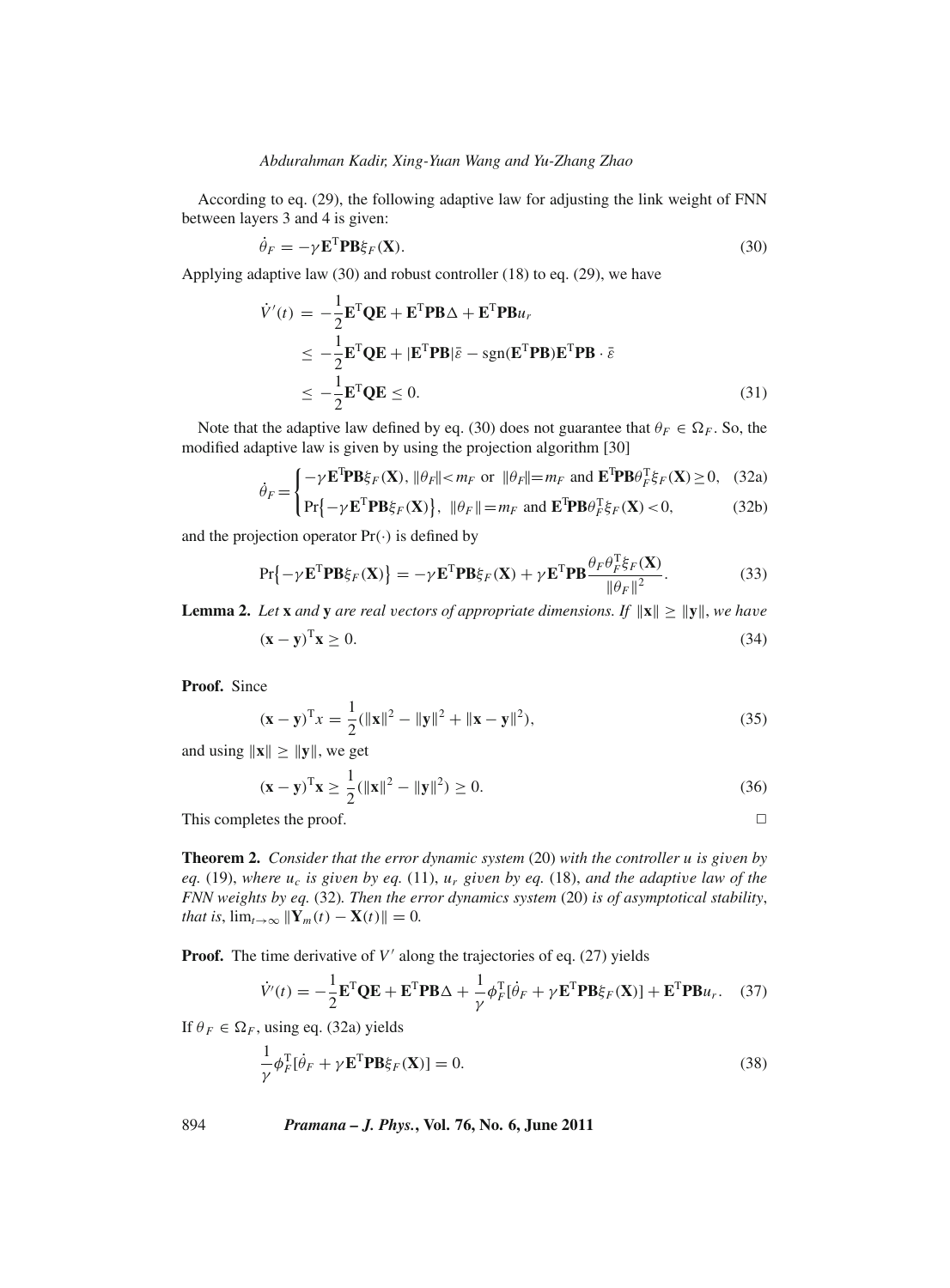If  $\theta_F \notin \Omega_F$ , then  $\|\theta_F\| \ge m_F \ge \|\theta_F^*\|$ . By using eq. (32b) and Lemma 2, we have

$$
\frac{1}{\gamma} \phi_F^{\mathrm{T}}[\dot{\theta}_F + \gamma \mathbf{E}^{\mathrm{T}} \mathbf{P} \mathbf{B} \xi_F(\mathbf{X})] = \mathbf{E}^{\mathrm{T}} \mathbf{P} \mathbf{B} \theta_F \xi_F(\mathbf{X}) \left( \theta_F - \theta_F^* \right) \theta_F^{\mathrm{T}} / \|\theta_F\|^2 \le 0. \tag{39}
$$

Then from eqs  $(37)$ – $(39)$ , we have

$$
\dot{V}'(t) \le -\frac{1}{2} \mathbf{E}^{\mathrm{T}} \mathbf{Q} \mathbf{E} + \mathbf{E}^{\mathrm{T}} \mathbf{P} \mathbf{B} \Delta + \mathbf{E}^{\mathrm{T}} \mathbf{P} \mathbf{B} u_r
$$
\n
$$
\le -\frac{1}{2} \mathbf{E}^{\mathrm{T}} \mathbf{Q} \mathbf{E} + |\mathbf{E}^{\mathrm{T}} \mathbf{P} \mathbf{B}| \bar{\varepsilon} - \text{sgn}(\mathbf{E}^{\mathrm{T}} \mathbf{P} \mathbf{B}) \mathbf{E}^{\mathrm{T}} \mathbf{P} \mathbf{B} \cdot \bar{\varepsilon}
$$
\n
$$
\le -\frac{1}{2} \mathbf{E}^{\mathrm{T}} \mathbf{Q} \mathbf{E} \le 0. \tag{40}
$$

Based on Lyapunov stability theorem, we have  $\lim_{t\to\infty}$  **E**(*t*) = 0. This completes the proof.  $\Box$ 

Based on [36], the BP algorithm for tuning online the means and variances of the Gaussian membership functions is discussed. Consider that the structure of FNN is 2-6-9-1, and the Gaussian membership function is defined by

$$
\mu A_{jk} = -\frac{(x_j - m_{jk})^2}{(\sigma_{jk})^2}, \quad j = 1, 2; \ k = 1, 2, 3,
$$
\n(41)

where  $m_{jk}$  and  $\sigma_{jk}$  are respectively, the mean and the variance of the Gaussian function in the *k*th term of the *j*th input linguistic variable  $x_j$ . The cost function to be minimized is defined as

$$
J = J(t) = \frac{1}{2}(e_1(t))^2,
$$
\n(42)

$$
d_l^3 = \frac{-\partial J}{\partial net_l^3} = \frac{-\partial J}{\partial net_l^4} \frac{\partial net_l^4}{\partial net_l^3} = e_l \cdot \theta_l, \quad l = 1, 2, \dots, 9,
$$
\n
$$
(43)
$$

$$
d_i^2 = \frac{-\partial J}{\partial net_i^2} = \frac{-\partial J}{\partial y_i^2} \frac{\partial y_i^2}{\partial net_i^2} = -\left(\sum_p \frac{\partial J}{\partial net_p^3} \frac{\partial net_p^3}{\partial y_i^2}\right) \cdot \frac{\partial y_i^2}{\partial net_i^2}
$$
  
=  $\left(\sum_p d_p^3 \cdot y_{i'}^2\right) \cdot y_i^2$ ,  $i = 1, 2, ..., 6$ , (44)

where the subscript  $p$  denotes the rule node in connection with the *i*th node in layer 2, and *i*<sup>'</sup> denotes the other node in layer 2 which connects the *p*th node in layer 3. Then, the adaptive rule of  $m_{jk}$  is

$$
\Delta m_{jk} = -\frac{\partial J}{\partial m_{jk}} = -\frac{\partial J}{\partial net_k^2} \frac{\partial net_k^2}{\partial m_{jk}} = \delta_k^2 \cdot \frac{2(y_j^1 - m_{jk})}{\sigma_{jk}^2},\tag{45}
$$

and the adaptive rule of  $\sigma_{jk}$  is

$$
\Delta \sigma_{jk} = -\frac{\partial J}{\partial \sigma_{jk}} = -\frac{\partial J}{\partial net_k^2} \frac{\partial net_k^2}{\partial \sigma_{jk}} = \delta_k^2 \cdot \frac{2(y_j^1 - m_{jk})^2}{\sigma_{jk}^3},\tag{46}
$$

*Pramana – J. Phys.***, Vol. 76, No. 6, June 2011** 895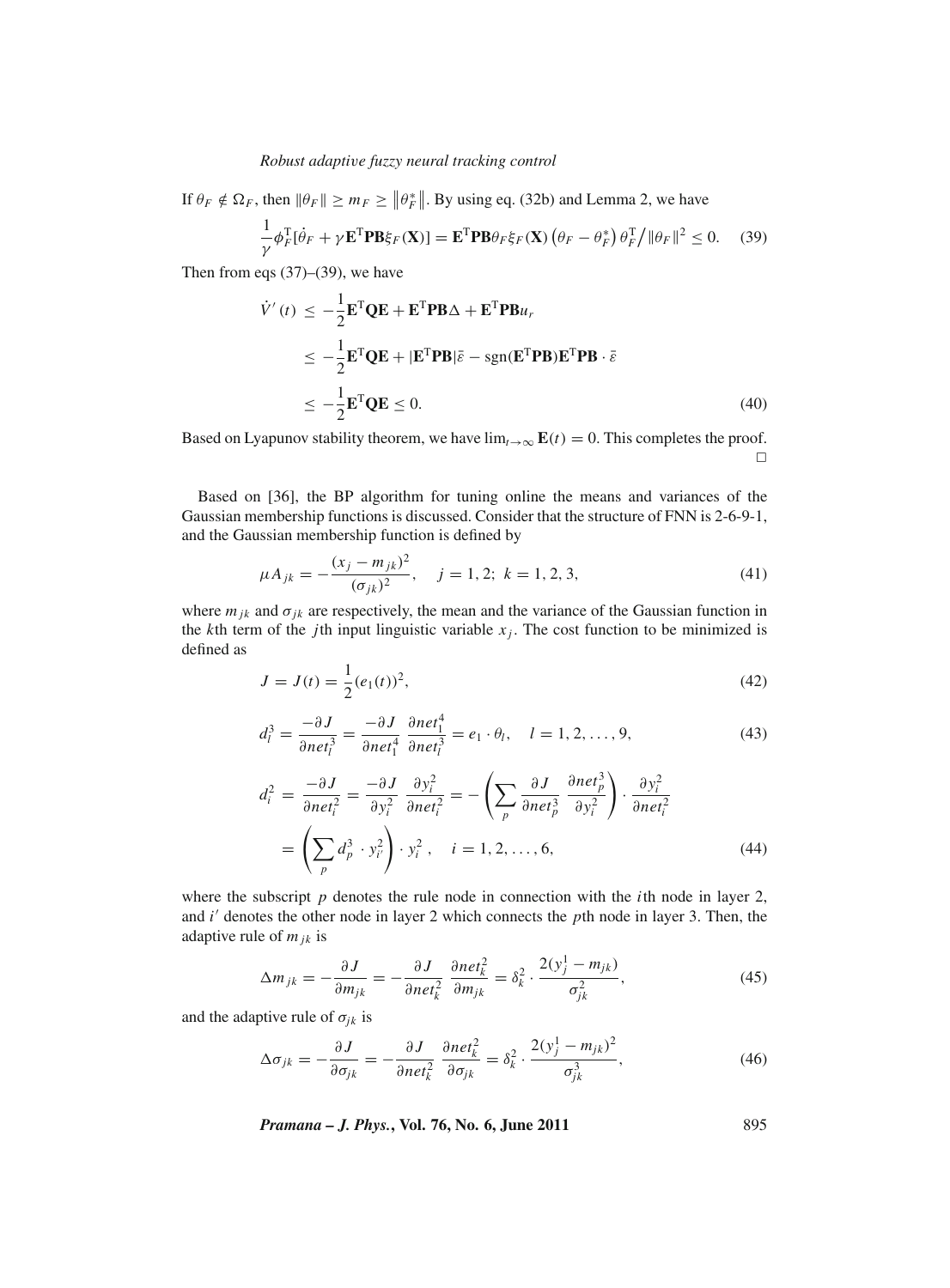where  $j = 1, 2, k = 1, 2, 3$ . The parameters of the Gaussian membership functions can be modified as

$$
m_{jk}(t+1) = m_{jk}(t) + \eta \Delta m_{jk}(t),
$$
\n(47)

and

$$
\sigma_{jk}(t+1) = \sigma_{jk}(t) + \eta \Delta \sigma_{jk}(t),\tag{48}
$$

where  $\eta$  is the learning rate.

Note that  $net_q^L$  and  $y_q^L$  denote the summed net input of the *q*th node and the output of the *q*th node, respectively, and the superscript denotes the layer number.

Based on the above discussions, the design algorithm of AFNC is described as follows:

- Step 1: Initialize the adjustable parameters of FNN, which include the weighting factors in the consequent part, and the means and variances of the Gaussian membership functions in the antecedent part of fuzzy implications.
- Step 2: Specify the feedback gain vector **K** such that all roots of the polynomial  $h(s)$  =  $s^{n} + k_{1}s^{n-1} + \cdots + k_{n}$  are in the open left-half of the complex plane.
- Step 3: Specify a  $n \times n$  positive-definite symmetric matrix **Q**, solving eq. (14) to obtain matrix **P**.
- Step 4: Computing the output of FNN (i.e.,  $\hat{F}(\mathbf{X}|\theta_F)$ ).
- Step 5: Computing the controller  $u$ , and apply the controller  $u$  to the system (5).
- Step 6: Use adaptive law (32) to adjust the weighting factors  $\theta_F$ , and use learning algorithms (45)–(48) to adjust the means and variances of the Gaussian membership functions in the antecedent part of fuzzy implications.

## **4. Computer simulations**

In this section, we apply the proposed AFNC to control the Duffing chaotic system [37]

$$
\begin{aligned} \dot{x}_1 &= x_2, \\ \dot{x}_2 &= -0.1x_2 - x_1^3 + 12\cos(t). \end{aligned} \tag{49}
$$

It can be shown that without control, the system is chaotic. The chaotic motion of the Duffing system is shown in figure 2.

Consider that the system (49) is perturbed by external noise and parameters uncertainty, and is given by

$$
\dot{x}_1 = x_2,
$$
  
\n
$$
\dot{x}_2 = -0.1x_2 - x_1^3 + 12\cos(t) + \Delta f(X) + d(t) + u(t),
$$
\n(50)

where  $d(t) = 0.1 \sin(t)$ ,  $\Delta f(X) = 0.1x_1 + \sin(t)x_2$ . We now use the AFNC to control system (50), such that the state  $x_1$  tracks the reference trajectory  $y_{m1} = y_m(t) = \sin(t)$ , and *x*<sub>2</sub> tracks  $y_{m2} = \dot{y}_m(t) = \cos(t)$ . We choose  $k_1 = 2$  and  $k_2 = 1$  (i.e.  $s^2 + k_1 s + k_2$  is stable), and  $\mathbf{Q} = \text{diag}(10, 10) > 0$ . Then, by solving eq. (14), we get

$$
\mathbf{P} = \begin{bmatrix} 15 & 5 \\ 5 & 5 \end{bmatrix} . \tag{51}
$$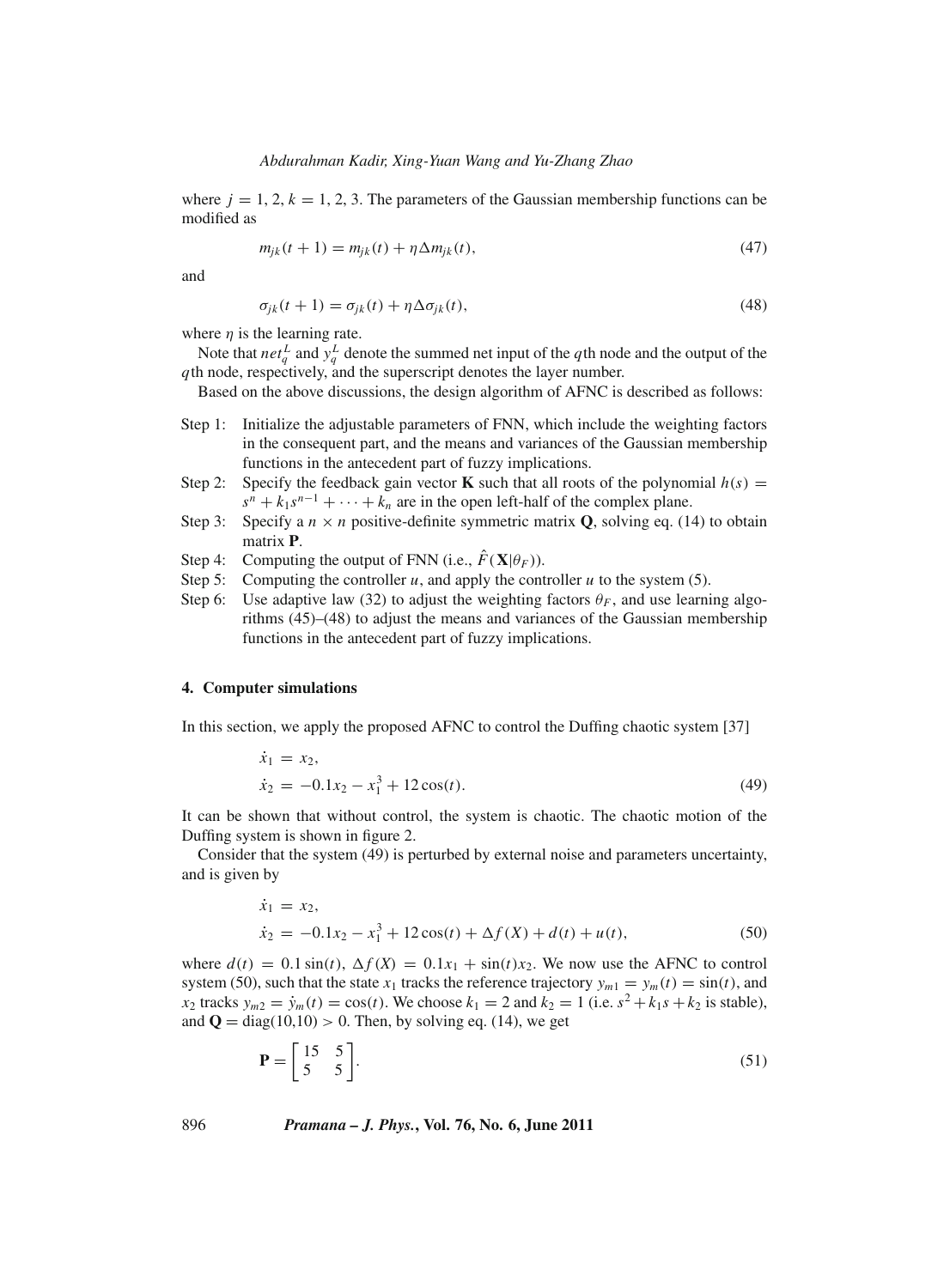*Robust adapti*v*e fuzzy neural tracking control*



**Figure 2.** The chaotic attractor of the Duffing system.



**Figure 3.** Trajectories of  $x_1(t)$ ,  $y_m(t)$  and the corresponding error  $e_1(t)$ .

We also choose  $\gamma = 2$ ,  $\eta = 0.01$  and  $\bar{\varepsilon} = 0.1$ . In this paper, we use an FNN to represent the approximation of unknown function  $F(X)$ . The structure of FNN is 2-6-9-1. The initial FNN parameters are selected randomly, i.e.  $\theta_F \in [-12, 12]$ ,  $\mathbf{m}_F \in [-2, 2]$ ,  $\sigma_F \in [0,1]$ . Here,  $\theta_F$  represents the link weigh-vector,  $\mathbf{m}_F$  represents the mean vector of the Gaussian membership functions and  $\sigma_F$  represents the variance vectors of the Gaussian membership functions. We choose the initial system states  $X(0) = [-2 - 2]$ . The simulation results are shown in figures 3–5.

From figures 3 and 4, we can see that the tracking performance is achieved. To illustrate the control energy, the control input is given by figure 5. The control input is appropriate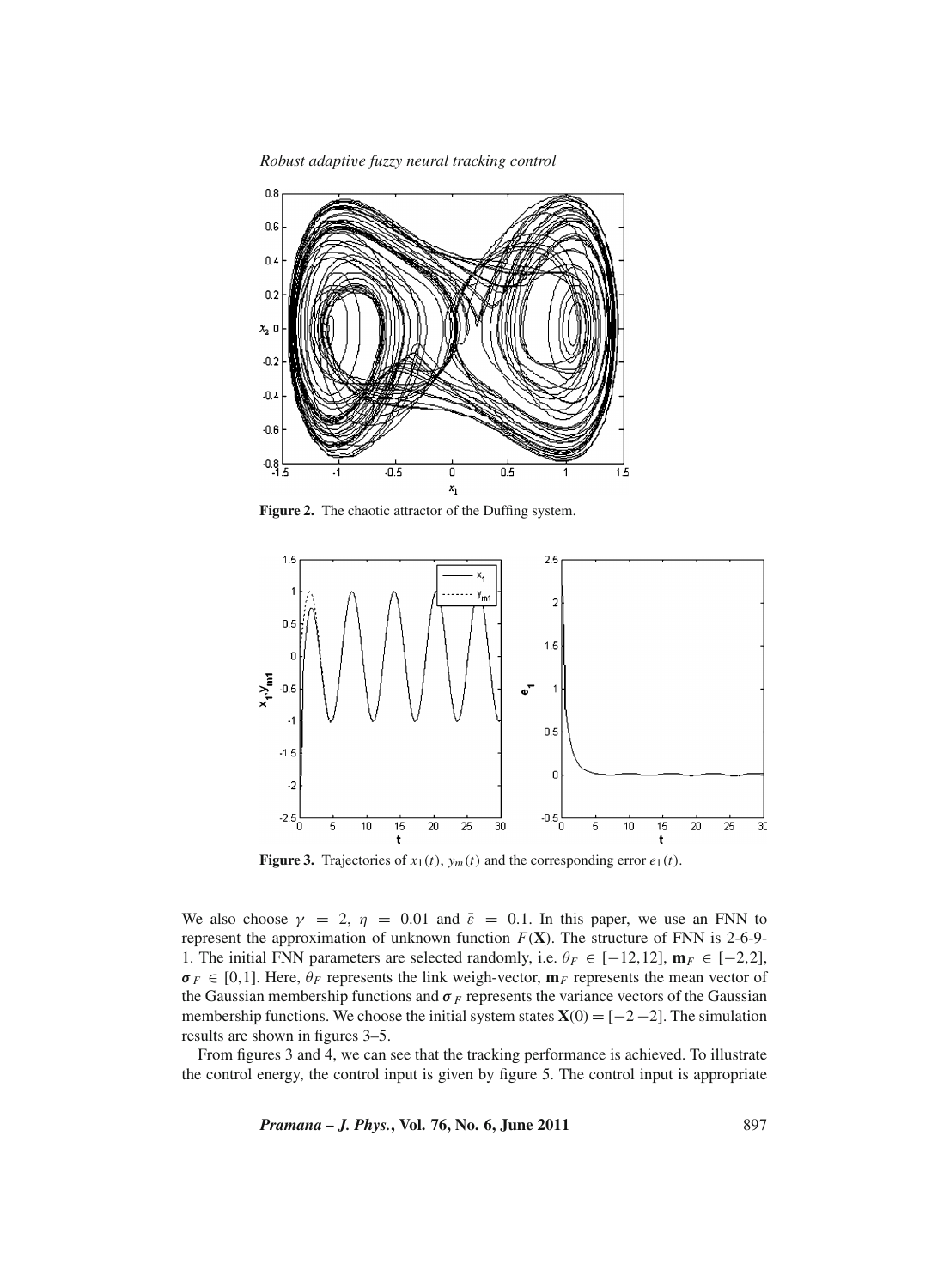*Abdurahman Kadir, Xing-Yuan Wang and Yu-Zhang Zhao*



**Figure 4.** Trajectories of  $x_2(t)$ ,  $\dot{y}_m(t)$  and the corresponding error  $e_2(t)$ .

for tracking the external reference signal. In [6], small continuous-time perturbation drive chaotic systems approximately to an unstable periodic orbit (UPO). The control input is larger than the small perturbation as the control object is different.

## **5. Conclusions**

In this paper, we have developed an adaptive fuzzy neural control scheme for a class of unknown chaotic systems. To design the AFNC, exact knowledge of the system is not



**Figure 5.** The control input.

898 *Pramana – J. Phys.***, Vol. 76, No. 6, June 2011**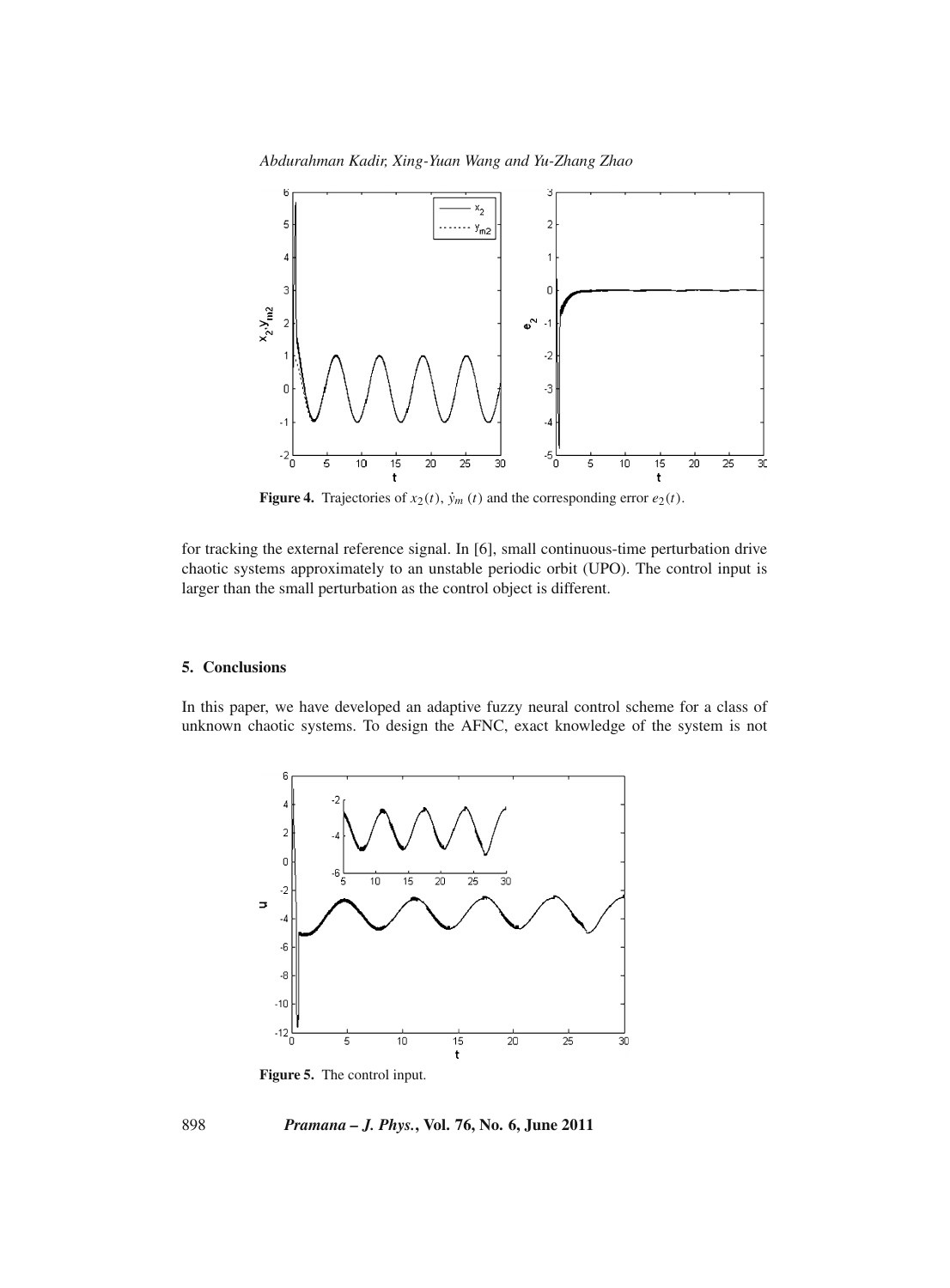needed. In addition, the online tuning parameters include the weighting factors in the consequent part, and the means and variances of the Gaussian membership functions in the antecedent part of the fuzzy implications. The overall adaptive scheme guarantees that the output of the closed-loop system asymptotically track the desired output trajectory. Finally, this method has been applied to control the Duffing chaotic system to track a reference trajectory. The computer simulation results show that the AFNC can perform successful control and achieve the desired performance.

### **Acknowledgements**

This research is supported by the National Natural Science Foundation of China (Nos 60573172, 60973152), the Superior University Doctor Subject Special Scientific Research Foundation of China (No. 20070141014) and the Natural Science Foundation of Liaoning province (No. 20082165).

## **References**

- [1] G Chen and X Yu (Eds), *Chaos control: Theory and applications* (Springer-Verlag, Heidelberg, 2003)
- [2] G Chen and J Lü, *Dynamics of the Lorenz system family: Analysis, control, and synchronization* (Science Press, Beijing, 2003)
- [3] E Ott, C Grebogi and J A Yorke, *Phys. Re*v*. Lett.* **64**, 1196 (1990)
- [4] G Chen and X Dong, *From chaos to order: Methodologies, perspecti*v*es and applications* (World Scientific, Singapore, 1998)
- [5] G Chen and X Dong, *IEEE Trans. Circuits Syst. I* **40**, 591 (1993)
- [6] P Mitra, *IEEE Trans. Circuits Syst. I* **47**, 1649 (2000)
- [7] G Chen and X Yu, *IEEE Trans. Circuits Syst. I* **46**, 767 (1999)
- [8] X Guan, C Chen, Z Fan and H Peng, *Int. J. Bifurcat. Chaos* **13**, 193 (2003)
- [9] K Keiji, H Michio and K Hideki, *Phys. Lett.* **A245**, 511 (1998)
- [10] M Jang, C L Chen and C K Chen, *Int. J. Bifurcat. Chaos* **12**, 1437 (2002)
- [11] C Fuh and P Tung, *Phys. Lett.* **A218**, 240 (1996)
- [12] X Yu, *Chaos, Solitons and Fractals* **8**, 1577 (1997)
- [13] Y Yu and S Zhang, *Chaos, Solitons and Fractals* **15**, 897 (2003)
- [14] M Bernardo, *Phys. Lett.* **A214**, 139 (1996)
- [15] M Feki, *Chaos, Solitons and Fractals* **15**, 883 (2003)
- [16] Y J Cao, *Phys. Lett.* **A270**, 171 (2000)
- [17] X Wang and M Wang, *Int. J. Mod. Phys.* **B22**, 4069 (2008)
- [18] B Chen, X Liu and S Tong, *Chaos, Solitons and Fractals* **34**, 1180 (2007)
- [19] J H Kim, C H Hyun, E Kim and M Park, *IEEE Trans. Fuzzy Syst.* **15**, 359 (2007)
- [20] H G Zhang, M Li, J Yang and D D Yang, *IEEE Trans. Syst. Man Cybern.* **A39**, 437 (2009)
- [21] X Wang and J Meng, *Chaos* **18**, 033102 (2008)
- [22] M Roopaei, M Z Jahromi and S Jafari, *Chaos* **19**, 013125 (2009)
- [23] H-T Yau and C-S Shieh, *Nonlinear Anal.-Real World Appl.* **9**, 1800 (2008)
- [24] Y Gao and M J Er, *IEEE Trans. Fuzzy Syst.* **11**, 462 (2003)
- [25] Y Gao and M J Er, *IEEE Trans. Neural Netw.* **16**, 475 (2005)
- [26] Y J Liu, W Wang, S C Tong and Y S Liu, *IEEE Trans. Syst. Man Cybern.* **A40**, 170 (2010)
- [27] Y J Liu and Y Q Zheng, *Nonlinear Dyn.* **57**, 431 (2009)